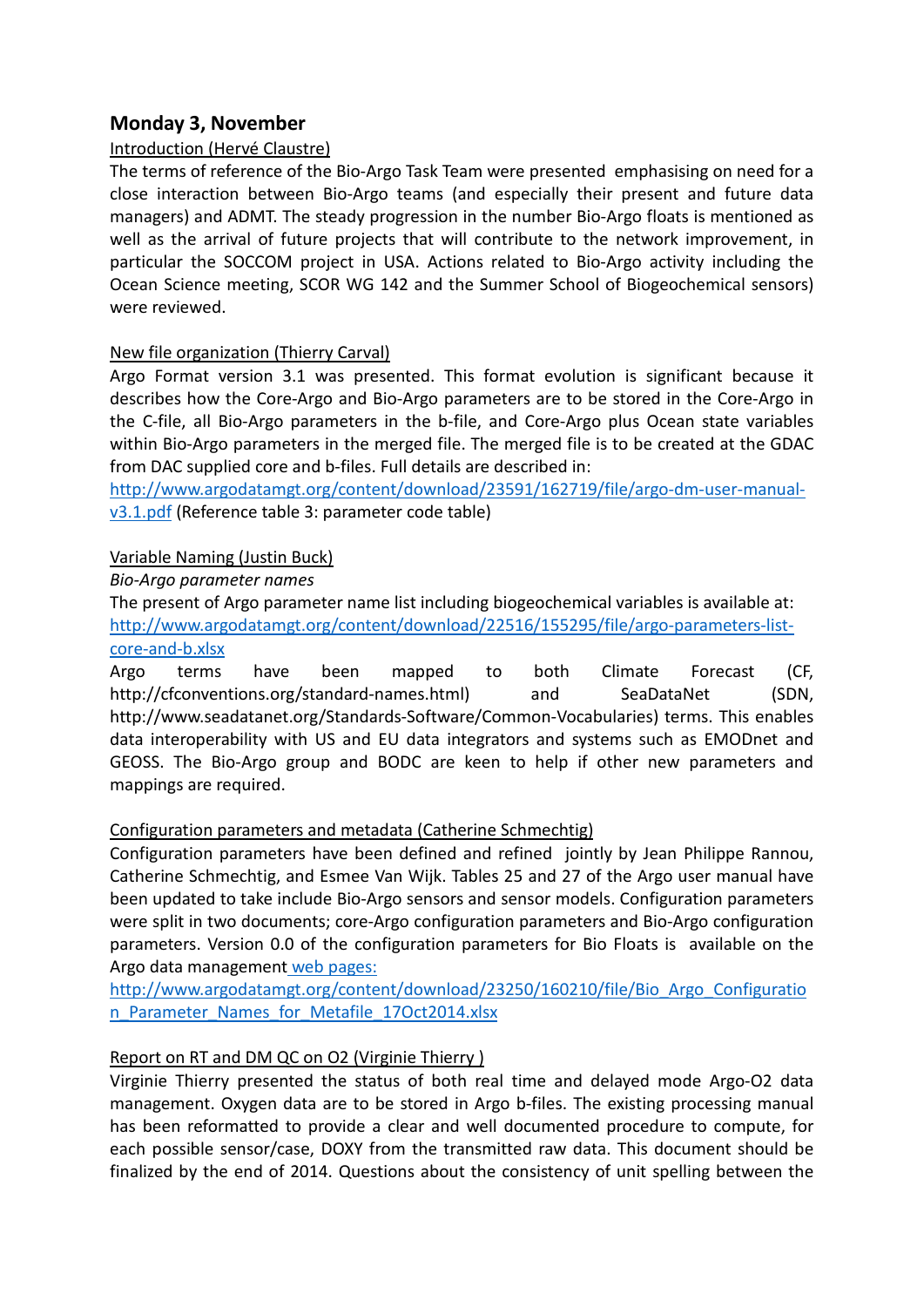metadata file (and the User's manual) and the tech file were raised. It was been decided to ensure consistency so the unit should be spelled in all Argo nc file following tech units table (v1.6, see Argo Data Management Documentation web page).

It was mentioned that, when data from the CTD (PSAL for instance) need to be used to compute the final parameter (DOXY) from the raw data (TPHASE\_DOXY for instance) and the CTD data are not available at the same pressure level than the oxygen related parameters (TPHASE\_DOXY) then CTD data need to be interpolated on to oxygen pressure levels.

Real-time QC tests were defined in 2012 and are implemented in most DACs. The status of implementation by DAC is shown in Table 1.

| AOML | <b>BODC</b> | <b>CORIOLIS</b> | <b>CSIO</b> | <b>CSIRO</b> | <b>INCOIS</b> | JMA | KMA    | <b>KORDI</b> | <b>MEDS</b> | <b>NMDIS</b> |
|------|-------------|-----------------|-------------|--------------|---------------|-----|--------|--------------|-------------|--------------|
| done | done        | done            |             | done         | done          | no  | End of | no           | No (no      | No           |
|      |             |                 |             |              |               |     | 2014   | floats       | more        | floats       |
|      |             |                 |             |              |               |     |        |              | active      |              |
|      |             |                 |             |              |               |     |        |              | floats)     |              |

In delayed mode quality control, existing methods are based on adjustments from climatology, from reference calibrated in situ data and from "in air" measurements. The first method is useful when in situ or "in air" measurements are not available. Using reference in situ data provides much better results, especially in areas where the climatology is not well defined or subject to large inter-annual variability (North-Atlantic Ocean). The adjustment using "in air" measurements has been done by few groups and the method provides very good results that are in agreement with Winkler titration values to within 2 umol/kg near the ocean surface. This method is very promising and it is suggested that all Argo floats with O2 sensor should acquire "in air" measurements.

Finally, some optodes are probably subjected to drift and this should be investigated in the future. The "in air" measurements should help to detect and correct those drifts.

### O2: Kanako Sato

Jamstec deployed 45 floats with DO sensor from 2010 to 2013. About a half of them are NEMO floats with Optode 3830 and were not calibrated in the lab before deployment. The Optode data before adjustment are lower than in situ RINKO data by up to 30 micromole/kg. Jamstec adjusted Optode data on floats to in situ RINKO data. These Rinko data were adjusted to Winkler O2 data within plus/minus 4 days and 150 km from float deployment according to the calibration equations proposed by Uchida et al. (2008). Then, the adjusted data of Optode 3830 were significantly improved. The standard deviation of the difference between them was 3,3 micromole/kg.

# **Tuesday 4, November**

Chlorophyll A RT-QC, DM-QC (Catherine Schmechtig, Hervé Claustre)

Catherine Schmechtig presented the RTQC procedure for the CHLA: adjustment at depth, range test, negative spikes test, Non Photochemical Quenching correction. The adjustment at depth within oxygen depleted areas should be refined (regional test?). The RTQC for CHLA will be implemented at Coriolis and tested.

Hervé Claustre presented the tool seasiderendezvous [\(http://seasiderendezvous.fr\)](http://seasiderendezvous.fr/profil.php?p=lovbio032b&p2=124_00)